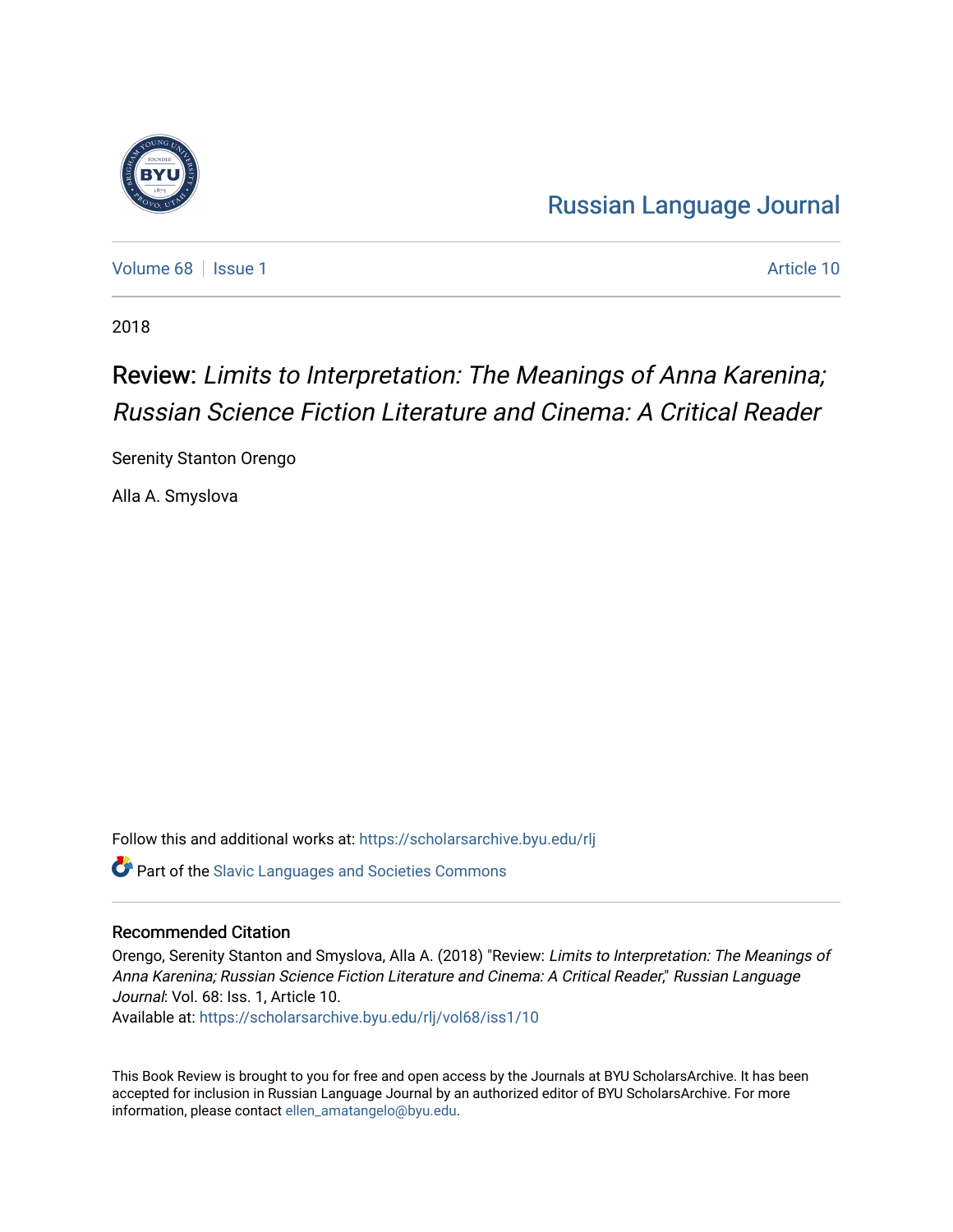### **Alexandrov, Vladimir E. 2017.** *Limits to Interpretation: The Meanings of Anna Karenina.* **Madison, WI: The University of Wisconsin Press. Index. 353 pages.**

*Limits to Interpretation* is a staple of Tolstoy scholarship. Newly reprinted in paperback, it is worth revisiting, even for those already familiar with this work. Alexandrov's aim in the book, outlined on the first page, is to "propose a text-specific reading methodology, one that is tailored as much as possible to a particular work, and that is thus designed to minimize the circularity of interpretation, or the process of mediation, inherent in any act of reading" (3). Alexandrov seeks to demonstrate how a work of literature can prompt a fixed range of contradictory and divergent interpretations simultaneously. He wants to demonstrate this "mapping out" of the relations among the plausible meanings, while also showing there are limits to interpretation and that some meanings will fall outside this realm of plausibility. Although the largest portion of the book covers his reading of *Anna Karenina*, the opening section addresses his methodology.

Alexandrov uses part of his introduction to sharply criticize the current trend of "'novelty' as a scholarly preoccupation" (4). He illustrates his point by citing the publishers' advertisements of new scholarly books that stress the books' originality. To be original, Alexandrov argues, means to not grant full attention to what others have said before, and this neglect leads to a limited view in the study. The need to produce a new interpretation of a literary work can lead to "distortion, hairsplitting and a reductive sense of the works' meanings" (3). His own proposed methodology, while innovative, avoids these problems by allowing and readily advocating for both old and new interpretations. Rather than claiming complete novelty, Alexandrov seeks to add to and modify the "*range* of a work's different readings, but without necessarily abandoning or overturning any, most, or even some of them" (9).

Part 1 of the book outlines the theory and methodology that Alexandrov applies to *Anna Karenina* in part 2. He utilizes both Roman Jakobson's structuralist approach and Yurii Lotman's theory of cultural semiotics, which he complements with arguments from reader-oriented theory, developmental and cognitive psychology, cultural anthropology, and ethics. He introduces what he calls "hermeneutic indices"—moments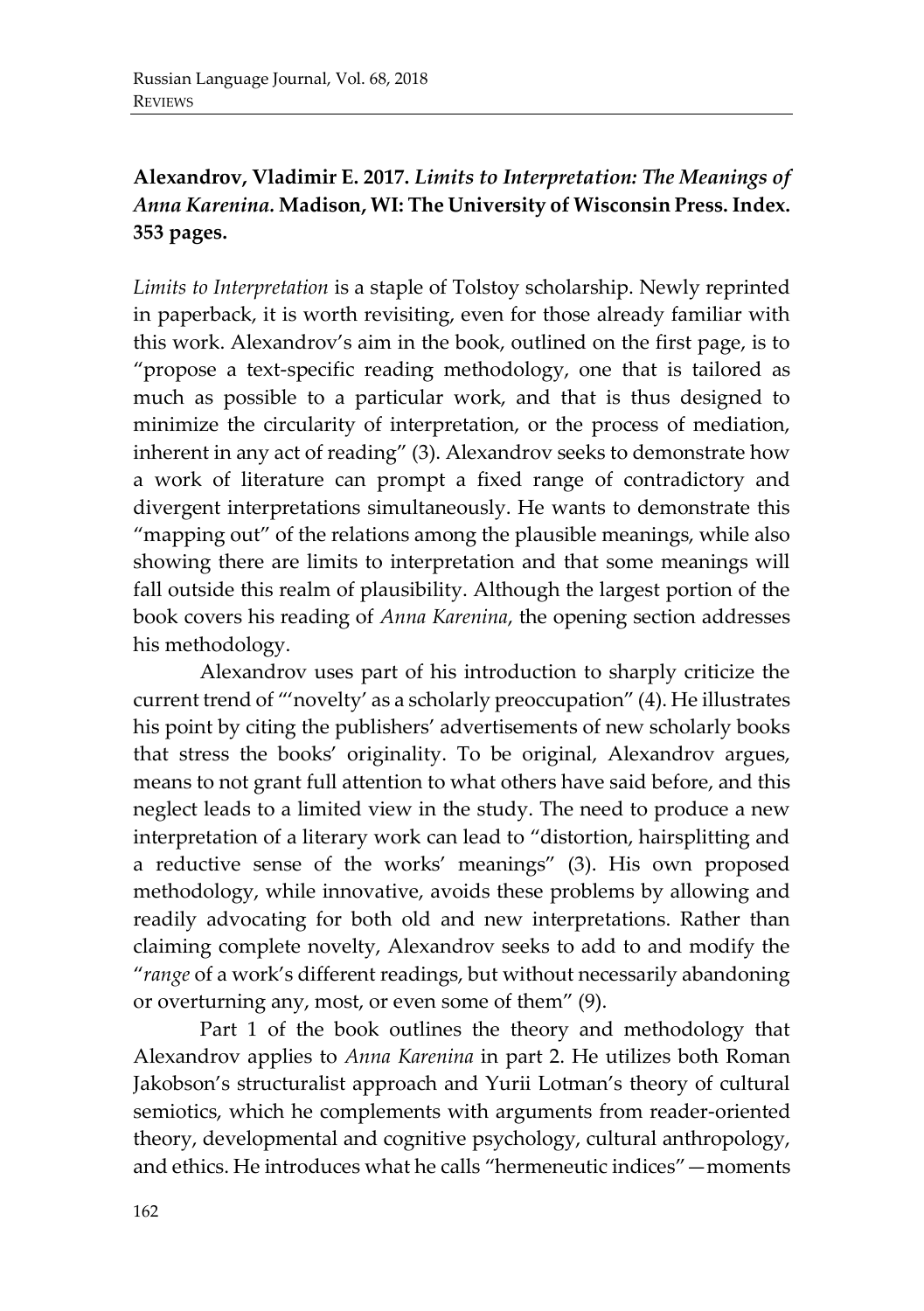of metalingual function in the text that can promote a multiplicity of interpretations but also help limit the text to plausible interpretations. He offers several examples of hermeneutic indices from different texts to help solidify his meaning before turning to *Anna Karenina*, including a moment from *Eugene Onegin,* when, following a poem by Lensky, the narrator states: "All this, friends, meant: / I have a pistol duel with a pal" (quoted in Alexandrov, 41). The narrator's translation and reduction of Lensky's Romantic poem displays the contrast between the narrator's and Lensky's codes, establishes the distance between the narrator and Lensky, and "contributes to the construction of the complex narrative-authorial persona in the work" (41). The narrator's translation constitutes a hermeneutic index. Hermeneutic indices create a map of readings, and this is the basis of the second, and largest, portion of the book: Alexandrov's reading of *Anna Karenina.* 

Alexandrov found approximately 1600 hermeneutic indices in *Anna Karenina,* and his careful attention to detail shows in his many readings. Even careful readers of the novel will likely have overlooked several of the moments Alexandrov discusses. He grants new meaning to passages by cataloguing them together, such as with Dolly's seemingly contradictory characterizations of Stiva and his infidelity at various parts of the novel. There are too many strings of interpretation in the study to possibly be able to do justice to them here, so I will limit myself to a few of his more memorable readings.

Alexandrov understandably devotes the greatest number of pages to Anna and Levin but makes many salient and intriguing points about the other characters as well, such as when he suggests a possible link between Vronsky not paying his English horse trainer and the trainer later becoming a drunkard and abandoning his family, whom Anna subsequently takes in (217). Borrowing from Nabokov, as well as an earlier study of his own, Alexandrov tracks the ways in which time moves differently for Levin and Kitty as opposed to Anna and Vronsky, which indicates that the two sets of characters live in worlds isolated from each other (141). Kitty and Levin's time, even before they are a couple, typically lags behind that of Vronsky and Anna. Alexandrov examines the scene of the horserace, to which Vronsky is late and must rush. During the actual race, Vronsky fails to keep up with the horse, which results in Frou-Frou's death. The scene is often read in terms of Vronsky's relationship with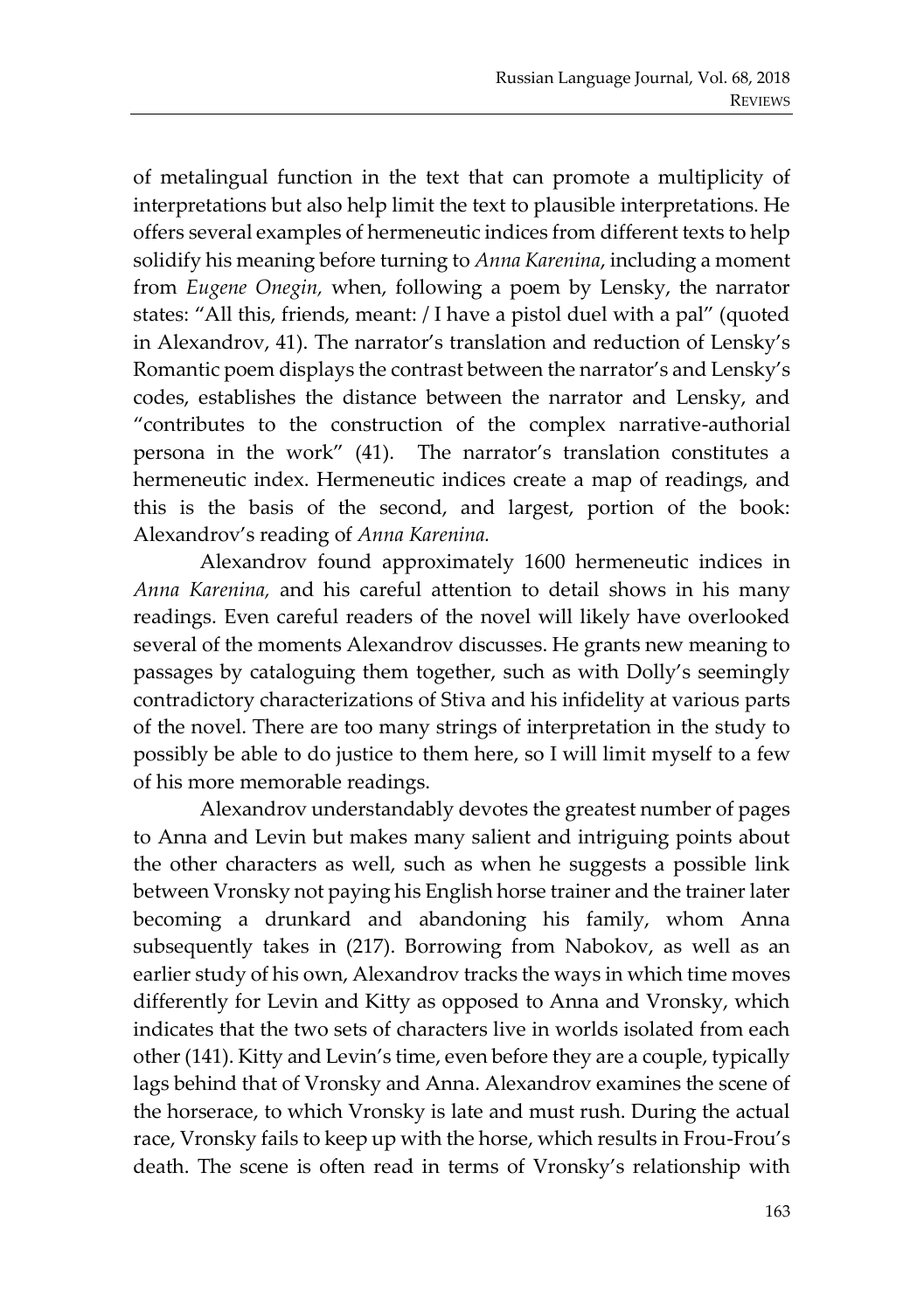Anna, but Alexandrov suggests it is not Vronsky's rushing that kills Anna "but his inability to catch up with her as she rushes ahead of him" (143). This scene is juxtaposed with the scenes of Levin mowing, and Alexandrov concludes that while Anna and Vronsky rush through life towards death, Levin and Kitty "linger in slow time, which is life" (144). Thus, what appears to be mistakes in the time of the novel, Alexandrov argues, can be interpreted as deliberate plotting that correlates to the characters' development.

Although some readers may at first be put off by Alexandrov's decision to not use clearly defined chapters but rather divide his readings into numbered sections with limited foci, this format can also be counted among the strengths of the book. Alexandrov nearly constantly refers readers to other sections, further demonstrating the mapping of interpretations that his methodology proposes. Despite Alexandrov's dislike of novelty, both old and new readers of his study are likely to find several new ways of thinking about *Anna Karenina.* 

> *Serenity Stanton Orengo University of Illinois, Urbana-Champaign*

### **Bauckus, Susan, Susan Kresin, eds. 2018.** *Connecting Across Languages and Cultures: A Heritage Language Festschrift in Honor of Olga Kagan***. Bloomington, Indiana: Slavica. 215 pages.**

This volume pays tribute to Olga Kagan, who was a pioneer of Russian heritage language (HL) studies and a core figure in the rapidly growing field of heritage languages in general in the US, and who connected pedagogical research with linguistic research and researchers with practitioners. Sadly, Olga Kagan passed away on April 6, 2018. This loss to the field will be felt through years to come. The editors of the volume continue Kagan's legacy and present a collection of the latest contributions in heritage language linguistics and pedagogy.

This volume opens with a bibliography of Kagan's publications, including her last work, a five-hundred-page book that presents a comprehensive overview of HL programs and practices for language maintenance and development, setting the stage for future work in HL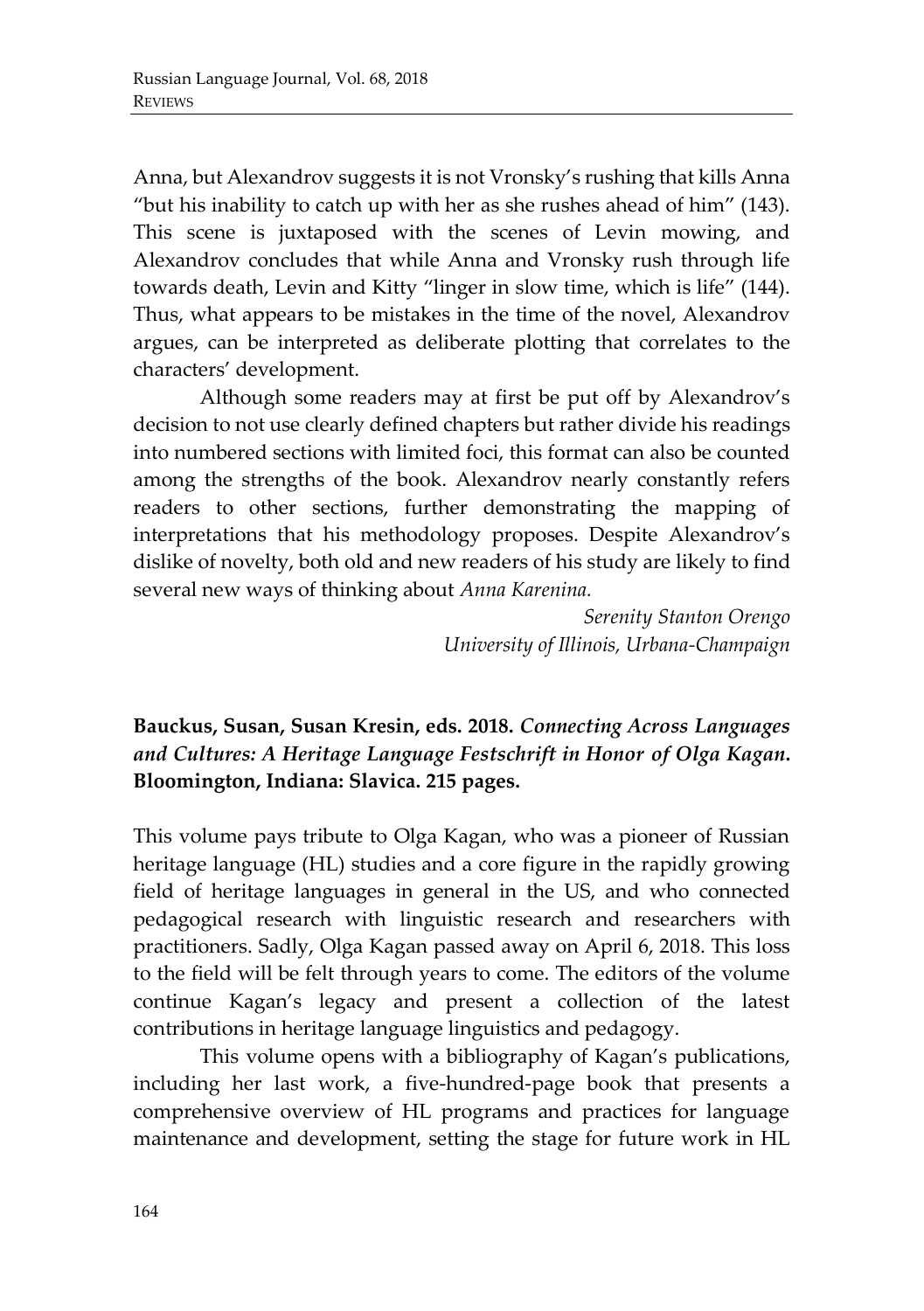education and research<sup>1</sup>.

In the *Foreword*, Terrence G. Wiley, a long-time contributor to HL research, provides a concise overview of the evolution of the HL field in the US, from Joshua Fishman's groundbreaking work in the 1960s to Kagan's involvement with the online *Heritage Language Journal* and the National Heritage Language Resource Center (NHLRC) in the 2000s. Kagan, who was instrumental in starting the journal and served as a founding director of the NHLRC, was a tireless and passionate advocate of HL education and research. Kagan's work spanned many disciplines, crossing academic and geographic borders and engaging scholars and practitioners nationally and internationally.

The first section details the different types of relationships that individuals have with their HL in terms of proficiency, identity, and culture. The section opens with Maria Carreira and Claire Hitchins Chik's article, which summarizes "the main linguistic and affective characteristics of HL learners" and provides an overview of effective HL teaching practices. Carreira and Chik make a compelling argument in favor of HL-specific courses—separate from non-heritage (L2) learners especially in the lower levels of instruction. The differences in language needs between these two types of learners "render L2 pedagogies ineffective, if not counter-productive" (19). Carreira and Chik focus on approaches that have proven most effective for helping HL learners reach the highest levels in language programs tailored to their strengths and needs. The authors assert that language departments can benefit from offering HL-specific courses, thanks to increased enrollments by attracting more students and by enabling departments to increase the number of upper-level courses offered since students in HL-dedicated courses can advance to higher levels of proficiency faster than L2 learners (20).

Netta Avineri and Nelleke Van Deusen–Scholl look at different ways individuals connect to their HL. Avineri's article explores the relationship with identity through the model of a "metalinguistic community," which is based on a range of nostalgia socialization practices (27). Avineri argues that personal experiences and historical context may

<sup>1</sup> Kagan, Olga, Maria Carreira, Claire Hitchens Chik, eds. (2017). *A Handbook on Heritage Language Education: From Innovation to Program Building*. New York: Routledge.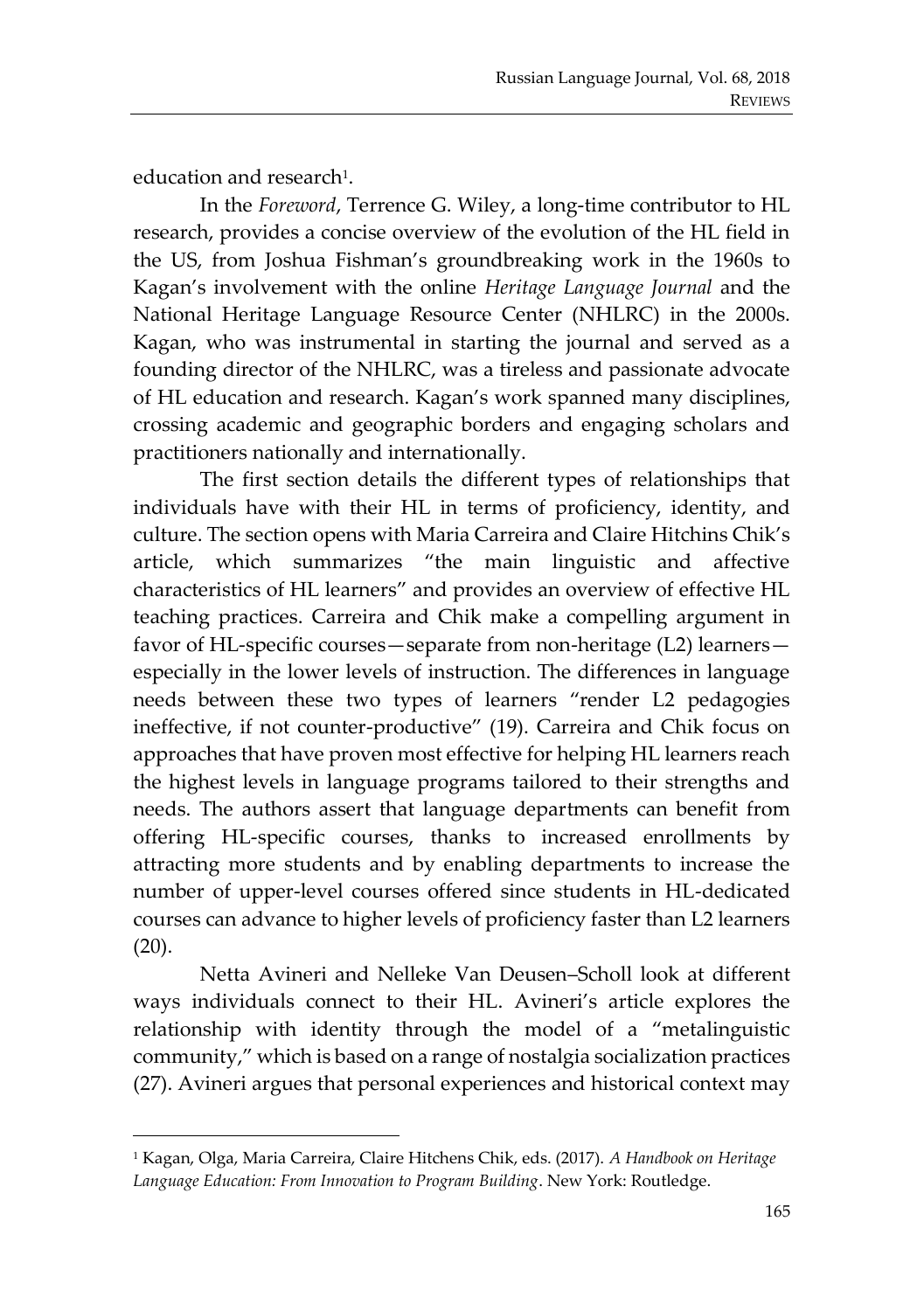strengthen or weaken an individual's bonds with HL. Van Deusen–Scholl then takes a closer look at the concept of heritage identity of students of rarely taught languages who are remote from their HL speech communities. These students take language courses through the Shared Course Initiative (SCI), which allows American universities to use distance-learning technology to conduct language instruction. By evaluating the successes as well as the challenges the program faces, Van Deusen–Scholl demonstrates how SCI has helped students who are disconnected from their actual HL communities maintain their "heritage identity" through virtual communities.

Anna Mikhaylova and Lara Ravitch offer insights into the features of the narratives of teenage adoptees from Russian-speaking countries several years after adoption, in comparison with the narratives of L2 learners. Their results support the idea that "early exposure to the heritage language puts HL speakers at an advantage over post-puberty L2 learners" (132). Despite this advantage, Nila Friedberg and Anna Kudyma argue in their articles that even highly proficient HSs lack cultural knowledge. They reveal that Russian heritage learners are most familiar with classical nineteenth-century writers, but unfamiliar with twentieth-century writers and even less familiar with films.

Shushan Karapetian's article addresses the struggles that HL speakers experience when they engage with more proficient speakers of their HL and perceive negative reactions. Although, as research shows, heritage learners have lower levels of anxiety than L2 learners, their fear of judgment still creates high affective filters and reduces the impact of comprehensible input. Based on an overview of the research on language anxiety and examples drawn from learners of Spanish, Turkish, and Korean, Karapetian links language knowledge, language output, and language anxiety into "a seemingly vicious cycle" (85). To break the cycle, Karapetian suggests educating HL speakers, community members, and teachers of HL courses to understand that HL speakers are not failed native speakers (NSs) but multicompetent speakers in their own right (97).

The second section focuses on how close the language system of HL learners of various proficiency levels is to the system of native speakers. The article by Andrew Lynch and Maria Polinsky examines the linguistic strengths and weaknesses of HL learners, whose abilities vary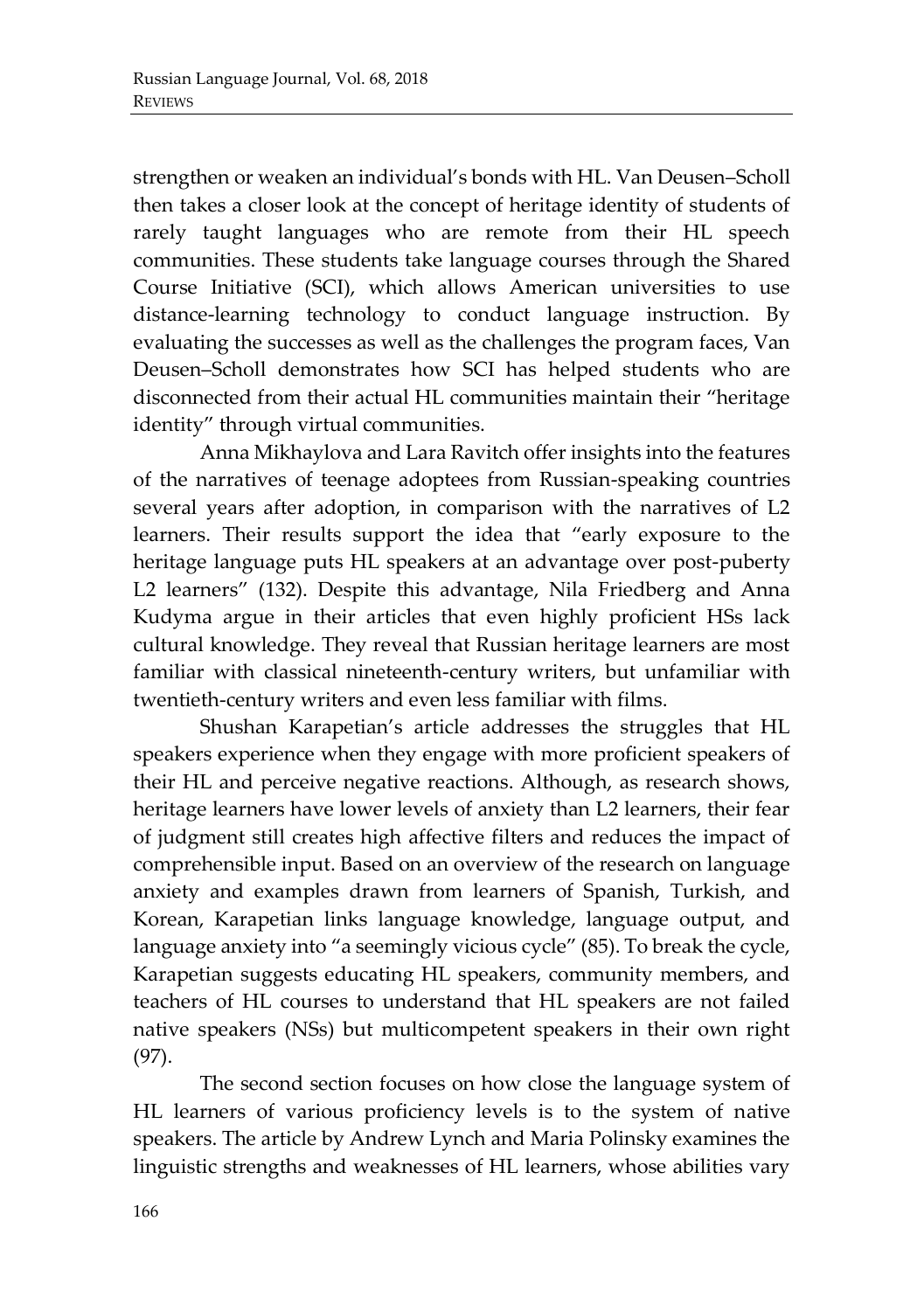widely and present the biggest challenge to researchers and instructors. The authors provide a particularly relevant overview of HL research focusing on the "native-like" and "non-native-like" linguistic strategies used by heritage learners of all proficiency levels in language production and language comprehension. Their observation suggests that HL speakers resemble NSs far more than previously acknowledged, leading Lynch and Polinsky to conclude that HL research should be considered "as an extension of research of NS competence or ability in general" (146). The authors recommend that future research in the field should examine second-, third- and fourth-generation heritage speakers (151) to better understand how language change may unfold in real time rather than reconstruct historical changes hypothetically (154).

Other articles in this section further support the conclusion of "the native-likeness" of Russian HSs' linguistic abilities. Kira Gor studies the phonological aspects of word storage and retrieval in HSs compared to L2 learners. Previous research has demonstrated that "there are substantial differences in the mechanism underlying native and nonnative lexical access" (166). Gor's study confirms that highly proficient HSs follow the NSs' patterns in word recognition. Oksana Laleko and Irina Dubinina explore control over word order. Their data demonstrates that HSs, like NSs, exhibit a strong preference for canonical word order. When using non-canonical word order, specifically dislocation and inversion, both heritage and native speakers prefer dislocation (210).

However, at lower the proficiency levels, the gap between HL learners and NSs widens. Tanya Ivanova-Sullivan's experimental study examines discourse coherence at the intersentential level and discourse maintenance in narratives produced by low-proficient HSs. The study demonstrates that low- and intermediate-proficient HSs produce a much higher percentage of ambiguous pronouns, a redundancy of overt pronouns, and a lack of variety in temporal and spatial references, in contrast to highly proficient HSs and NSs (184–85).

Each study in this volume addresses the current challenge in the field of HL, namely the diverse levels of language competence among HL speakers, and contributes to the argument for HL-dedicated courses that harness language strengths to compensate for weaknesses in linguistic and sociolinguistic knowledge, enabling heritage learners to attain higher proficiency levels over a considerably shorter period of time than non